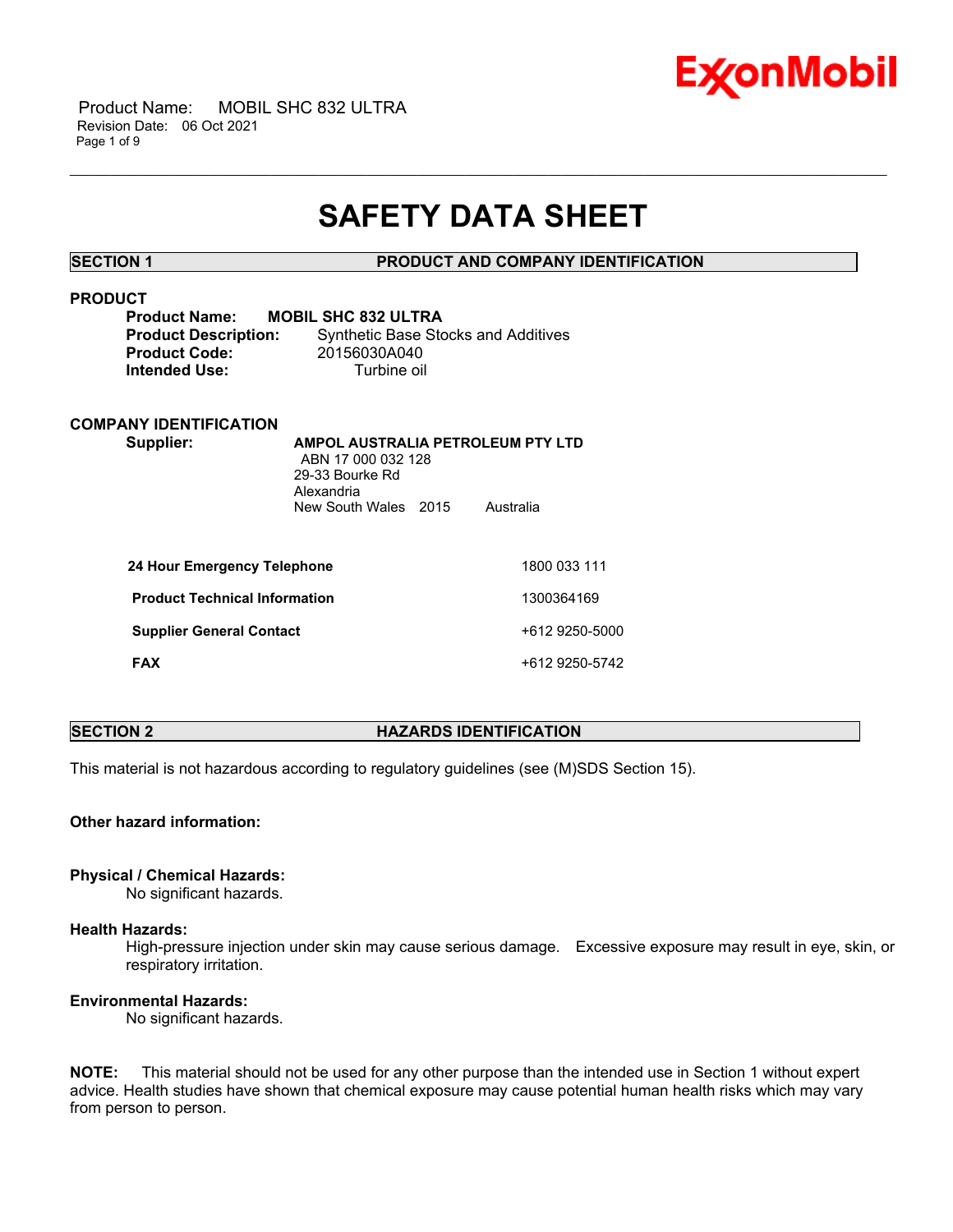

 Product Name: MOBIL SHC 832 ULTRA Revision Date: 06 Oct 2021 Page 2 of 9

#### **SECTION 3 COMPOSITION / INFORMATION ON INGREDIENTS**

This material is defined as a mixture.

#### **Hazardous Substance(s) or Complex Substance(s) required for disclosure**

| <b>Name</b>                                   | CAS#        | Concentration*   | <b>GHS Hazard Codes</b> |
|-----------------------------------------------|-------------|------------------|-------------------------|
| DISTILLATES, HEAVY, C18-50 - BRANCHED, CYCLIC | 848301-69-9 | :30%<br>$20 - 5$ | H304                    |
| <b>JAND LINEAR</b>                            |             |                  |                         |

\_\_\_\_\_\_\_\_\_\_\_\_\_\_\_\_\_\_\_\_\_\_\_\_\_\_\_\_\_\_\_\_\_\_\_\_\_\_\_\_\_\_\_\_\_\_\_\_\_\_\_\_\_\_\_\_\_\_\_\_\_\_\_\_\_\_\_\_\_\_\_\_\_\_\_\_\_\_\_\_\_\_\_\_\_\_\_\_\_\_\_\_\_\_\_\_\_\_\_\_\_\_\_\_\_\_\_\_\_\_\_\_\_\_\_\_\_\_

\* All concentrations are percent by weight unless ingredient is a gas. Gas concentrations are in percent by volume. Other ingredients determined not to be hazardous up to 100%.

#### **INHALATION**

Remove from further exposure. For those providing assistance, avoid exposure to yourself or others. Use adequate respiratory protection. If respiratory irritation, dizziness, nausea, or unconsciousness occurs, seek immediate medical assistance. If breathing has stopped, assist ventilation with a mechanical device or use mouth-to-mouth resuscitation.

### **SKIN CONTACT**

Wash contact areas with soap and water. If product is injected into or under the skin, or into any part of the body, regardless of the appearance of the wound or its size, the individual should be evaluated immediately by a physician as a surgical emergency. Even though initial symptoms from high pressure injection may be minimal or absent, early surgical treatment within the first few hours may significantly reduce the ultimate extent of injury.

### **EYE CONTACT**

Flush thoroughly with water. If irritation occurs, get medical assistance.

### **INGESTION**

First aid is normally not required. Seek medical attention if discomfort occurs.

### **NOTE TO PHYSICIAN**

None

#### **SECTION 5 FIRE FIGHTING MEASURES**

#### **EXTINGUISHING MEDIA**

**Appropriate Extinguishing Media:** Use water fog, foam, dry chemical or carbon dioxide (CO2) to extinguish flames.

**Inappropriate Extinguishing Media:** Straight streams of water

#### **FIRE FIGHTING**

**Fire Fighting Instructions:** Evacuate area. Prevent run-off from fire control or dilution from entering streams, sewers or drinking water supply. Fire-fighters should use standard protective equipment and in enclosed spaces, self-contained breathing apparatus (SCBA). Use water spray to cool fire exposed surfaces and to protect personnel.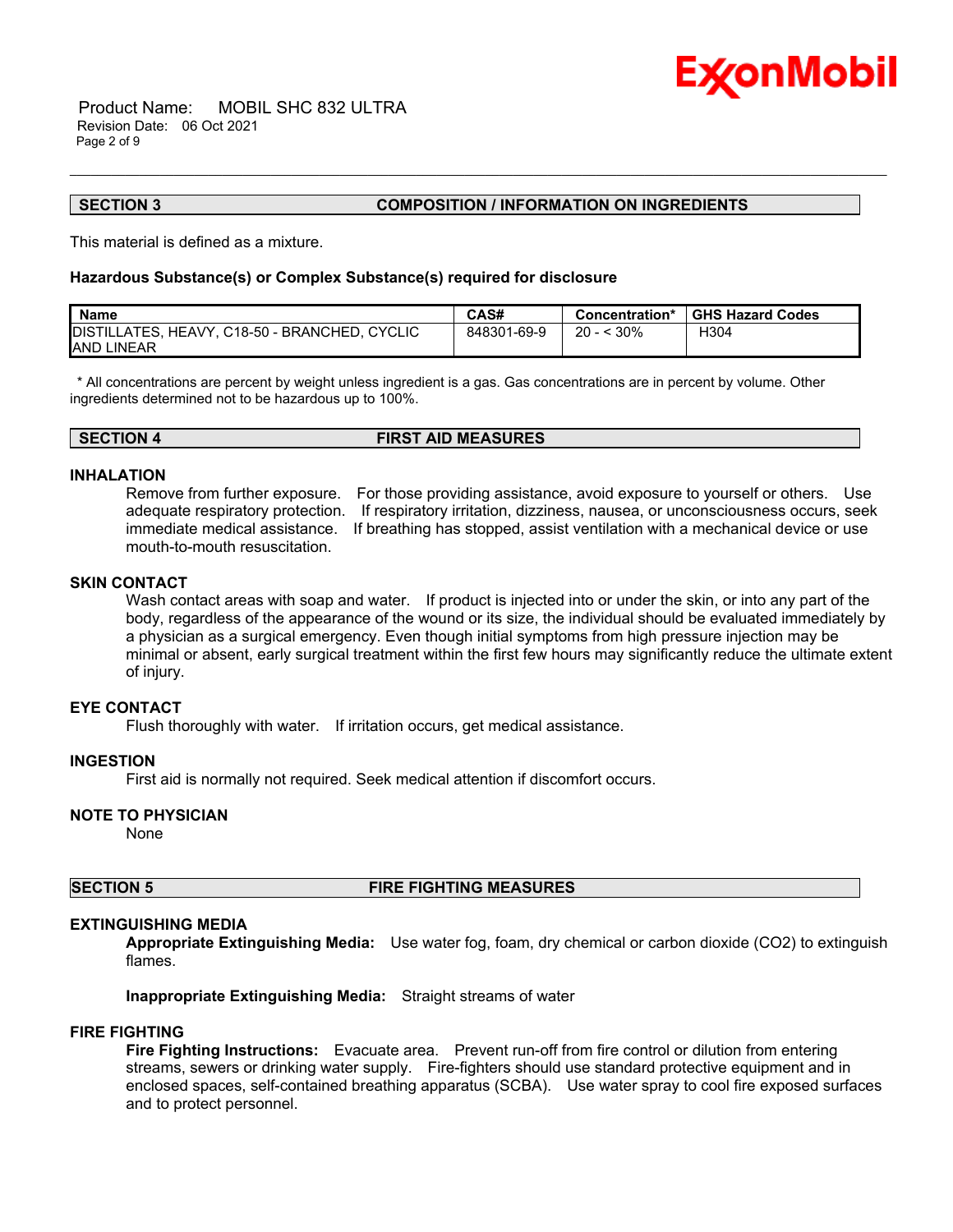

 Product Name: MOBIL SHC 832 ULTRA Revision Date: 06 Oct 2021 Page 3 of 9

> **Hazardous Combustion Products:** Aldehydes, Incomplete combustion products, Oxides of carbon, Smoke, Fume, Sulphur oxides

\_\_\_\_\_\_\_\_\_\_\_\_\_\_\_\_\_\_\_\_\_\_\_\_\_\_\_\_\_\_\_\_\_\_\_\_\_\_\_\_\_\_\_\_\_\_\_\_\_\_\_\_\_\_\_\_\_\_\_\_\_\_\_\_\_\_\_\_\_\_\_\_\_\_\_\_\_\_\_\_\_\_\_\_\_\_\_\_\_\_\_\_\_\_\_\_\_\_\_\_\_\_\_\_\_\_\_\_\_\_\_\_\_\_\_\_\_\_

#### **FLAMMABILITY PROPERTIES**

**Flash Point [Method]:** >215°C (419°F) [ASTM D-92] **Flammable Limits (Approximate volume % in air):** LEL: 0.9 UEL: 7.0 **Autoignition Temperature:** N/D

#### **SECTION 6 ACCIDENTAL RELEASE MEASURES**

#### **NOTIFICATION PROCEDURES**

In the event of a spill or accidental release, notify relevant authorities in accordance with all applicable regulations.

#### **PROTECTIVE MEASURES**

Avoid contact with spilled material. See Section 5 for fire fighting information. See the Hazard Identification Section for Significant Hazards. See Section 4 for First Aid Advice. See Section 8 for advice on the minimum requirements for personal protective equipment. Additional protective measures may be necessary, depending on the specific circumstances and/or the expert judgment of the emergency responders.

#### **SPILL MANAGEMENT**

**Land Spill:** Stop leak if you can do so without risk. Recover by pumping or with suitable absorbent.

**Water Spill:** Stop leak if you can do so without risk. Confine the spill immediately with booms. Warn other shipping. Remove from the surface by skimming or with suitable absorbents. Seek the advice of a specialist before using dispersants.

Water spill and land spill recommendations are based on the most likely spill scenario for this material; however, geographic conditions, wind, temperature, (and in the case of a water spill) wave and current direction and speed may greatly influence the appropriate action to be taken. For this reason, local experts should be consulted. Note: Local regulations may prescribe or limit action to be taken.

#### **ENVIRONMENTAL PRECAUTIONS**

Large Spills: Dyke far ahead of liquid spill for later recovery and disposal. Prevent entry into waterways, sewers, basements or confined areas.

#### **SECTION 7 HANDLING AND STORAGE**

#### **HANDLING**

Prevent small spills and leakage to avoid slip hazard. Material can accumulate static charges which may cause an electrical spark (ignition source). When the material is handled in bulk, an electrical spark could ignite any flammable vapors from liquids or residues that may be present (e.g., during switch-loading operations). Use proper bonding and/or earthing procedures. However, bonding and earthing may not eliminate the hazard from static accumulation. Consult local applicable standards for guidance. Additional references include American Petroleum Institute 2003 (Protection Against Ignitions Arising out of Static, Lightning and Stray Currents) or National Fire Protection Agency 77 (Recommended Practice on Static Electricity) or CENELEC CLC/TR 50404 (Electrostatics - Code of practice for the avoidance of hazards due to static electricity).

**Static Accumulator:** This material is a static accumulator.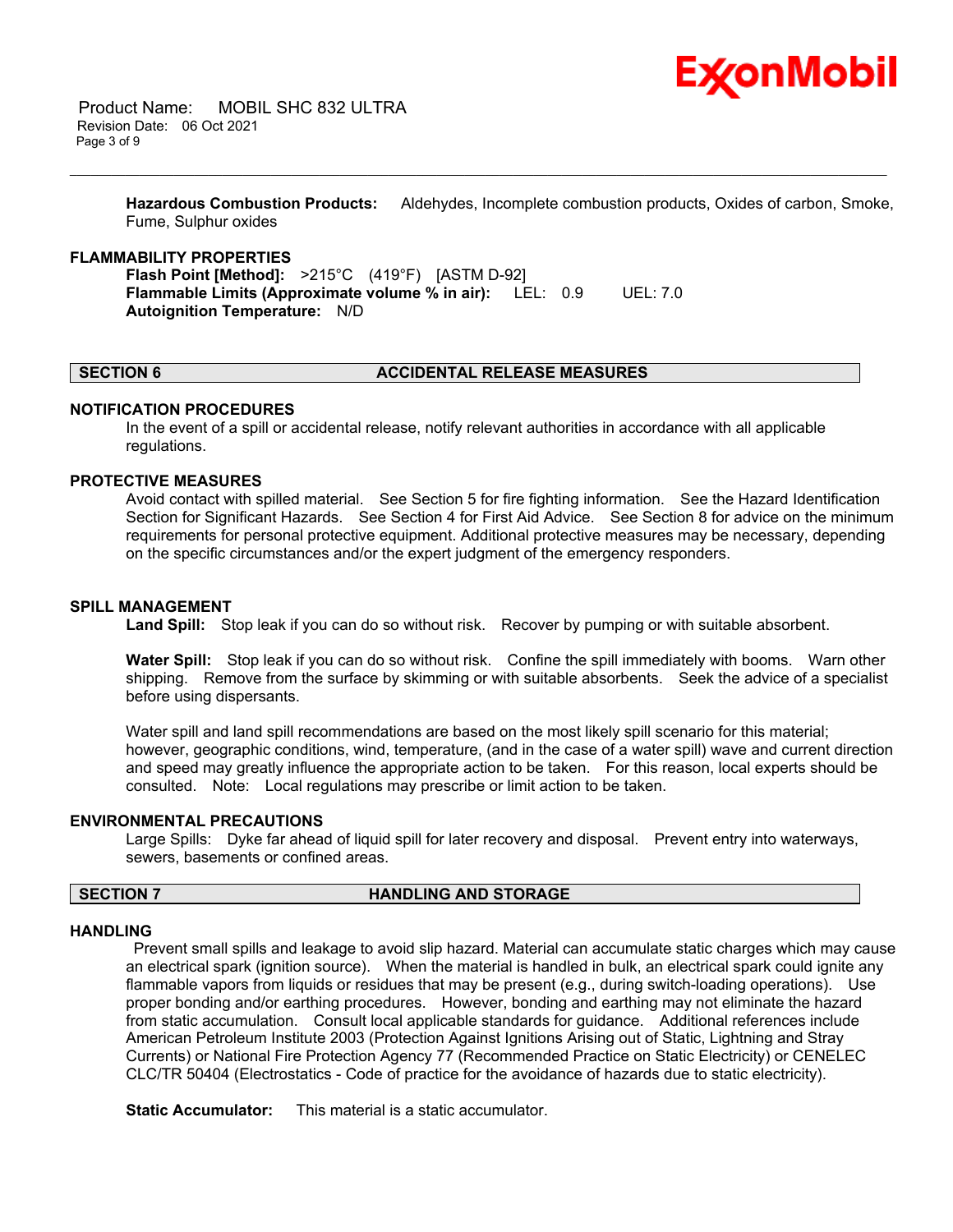# Ex⁄onMobil

 Product Name: MOBIL SHC 832 ULTRA Revision Date: 06 Oct 2021 Page 4 of 9

### **STORAGE**

The type of container used to store the material may affect static accumulation and dissipation. Do not store in open or unlabelled containers. Keep away from incompatible materials.

\_\_\_\_\_\_\_\_\_\_\_\_\_\_\_\_\_\_\_\_\_\_\_\_\_\_\_\_\_\_\_\_\_\_\_\_\_\_\_\_\_\_\_\_\_\_\_\_\_\_\_\_\_\_\_\_\_\_\_\_\_\_\_\_\_\_\_\_\_\_\_\_\_\_\_\_\_\_\_\_\_\_\_\_\_\_\_\_\_\_\_\_\_\_\_\_\_\_\_\_\_\_\_\_\_\_\_\_\_\_\_\_\_\_\_\_\_\_

Material is defined under the National Standard [NOHSC:1015] Storage and Handling of Workplace Dangerous Goods. **SECTION 8 EXPOSURE CONTROLS / PERSONAL PROTECTION**

### **EXPOSURE LIMIT VALUES**

#### **Exposure limits/standards (Note: Exposure limits are not additive)**

| <b>Substance Name</b>          | Limit/Standard<br><sup>⊑</sup> orm |     | <b>Note</b>        | Source |  |                      |
|--------------------------------|------------------------------------|-----|--------------------|--------|--|----------------------|
| I DISTILLATES. HEAVY. C18-50 - |                                    | TWA | $480 \text{ mg/m}$ |        |  | <b>Australia WES</b> |
| I BRANCHED. CYCLIC AND LINEAR  |                                    |     |                    |        |  |                      |

#### **Exposure limits/standards for materials that can be formed when handling this product:**

NOTE: Limits/standards shown for guidance only. Follow applicable regulations.

### **Biological limits**

No biological limits allocated.

### **ENGINEERING CONTROLS**

The level of protection and types of controls necessary will vary depending upon potential exposure conditions. Control measures to consider:

No special requirements under ordinary conditions of use and with adequate ventilation.

#### **PERSONAL PROTECTION**

Personal protective equipment selections vary based on potential exposure conditions such as applications, handling practices, concentration and ventilation. Information on the selection of protective equipment for use with this material, as provided below, is based upon intended, normal usage.

**Respiratory Protection:** If engineering controls do not maintain airborne contaminant concentrations at a level which is adequate to protect worker health, an approved respirator may be appropriate. Respirator selection, use, and maintenance must be in accordance with regulatory requirements, if applicable. Types of respirators to be considered for this material include:

**Particulate** 

No special requirements under ordinary conditions of use and with adequate ventilation.

For high airborne concentrations, use an approved supplied-air respirator, operated in positive pressure mode. Supplied air respirators with an escape bottle may be appropriate when oxygen levels are inadequate, gas/vapour warning properties are poor, or if air purifying filter capacity/rating may be exceeded.

**Hand Protection:** Any specific glove information provided is based on published literature and glove manufacturer data. Glove suitability and breakthrough time will differ depending on the specific use conditions. Contact the glove manufacturer for specific advice on glove selection and breakthrough times for your use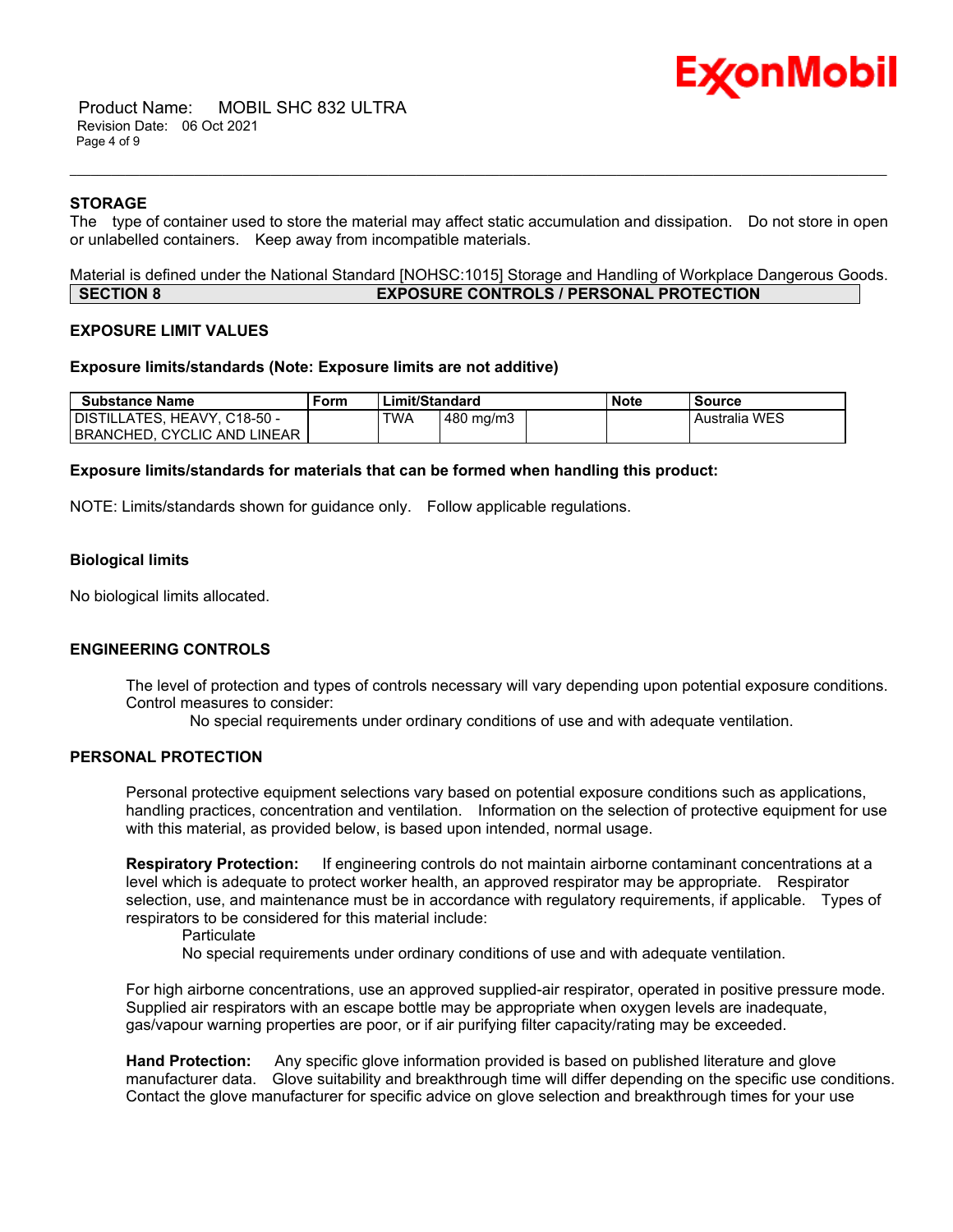

 Product Name: MOBIL SHC 832 ULTRA Revision Date: 06 Oct 2021 Page 5 of 9

> conditions. Inspect and replace worn or damaged gloves. The types of gloves to be considered for this material include:

\_\_\_\_\_\_\_\_\_\_\_\_\_\_\_\_\_\_\_\_\_\_\_\_\_\_\_\_\_\_\_\_\_\_\_\_\_\_\_\_\_\_\_\_\_\_\_\_\_\_\_\_\_\_\_\_\_\_\_\_\_\_\_\_\_\_\_\_\_\_\_\_\_\_\_\_\_\_\_\_\_\_\_\_\_\_\_\_\_\_\_\_\_\_\_\_\_\_\_\_\_\_\_\_\_\_\_\_\_\_\_\_\_\_\_\_\_\_

Nitrile,Viton

No protection is ordinarily required under normal conditions of use.

**Eye Protection:** If contact is likely, safety glasses with side shields are recommended.

**Skin and Body Protection:** Any specific clothing information provided is based on published literature or manufacturer data. The types of clothing to be considered for this material include:

No skin protection is ordinarily required under normal conditions of use. In accordance with good industrial hygiene practices, precautions should be taken to avoid skin contact.

**Specific Hygiene Measures:** Always observe good personal hygiene measures, such as washing after handling the material and before eating, drinking, and/or smoking. Routinely wash work clothing and protective equipment to remove contaminants. Discard contaminated clothing and footwear that cannot be cleaned. Practise good housekeeping.

#### **ENVIRONMENTAL CONTROLS**

Comply with applicable environmental regulations limiting discharge to air, water and soil. Protect the environment by applying appropriate control measures to prevent or limit emissions.

**SECTION 9 PHYSICAL AND CHEMICAL PROPERTIES**

**Note: Physical and chemical properties are provided for safety, health and environmental considerations only and may not fully represent product specifications. Contact the Supplier for additional information.**

#### **GENERAL INFORMATION**

**Physical State:** Liquid **Colour:** Yellow **Odour:** Characteristic **Odour Threshold:** N/D

#### **IMPORTANT HEALTH, SAFETY, AND ENVIRONMENTAL INFORMATION**

**Relative Density (at 15.6 °C):** 0.834 **Flammability (Solid, Gas):** N/A **Flash Point [Method]:** >215°C (419°F) [ASTM D-92] **Flammable Limits (Approximate volume % in air):** LEL: 0.9 UEL: 7.0 **Autoignition Temperature:** N/D **Boiling Point / Range:** > 316°C (600°F) **Decomposition Temperature:** N/D **Vapour Density (Air = 1):** > 2 at 101 kPa **Vapour Pressure:** < 0.013 kPa (0.1 mm Hg) at 20 ºC **Evaporation Rate (n-butyl acetate = 1):** N/D **pH:** N/A **Log Pow (n-Octanol/Water Partition Coefficient):** > 3.5 **Solubility in Water:** Negligible **Viscosity:** >28 cSt (28 mm2/sec) at 40 °C | >5 cSt (5 mm2/sec) at 100°C [ASTM D 445] **Oxidizing Properties:** See Hazards Identification Section.

#### **OTHER INFORMATION**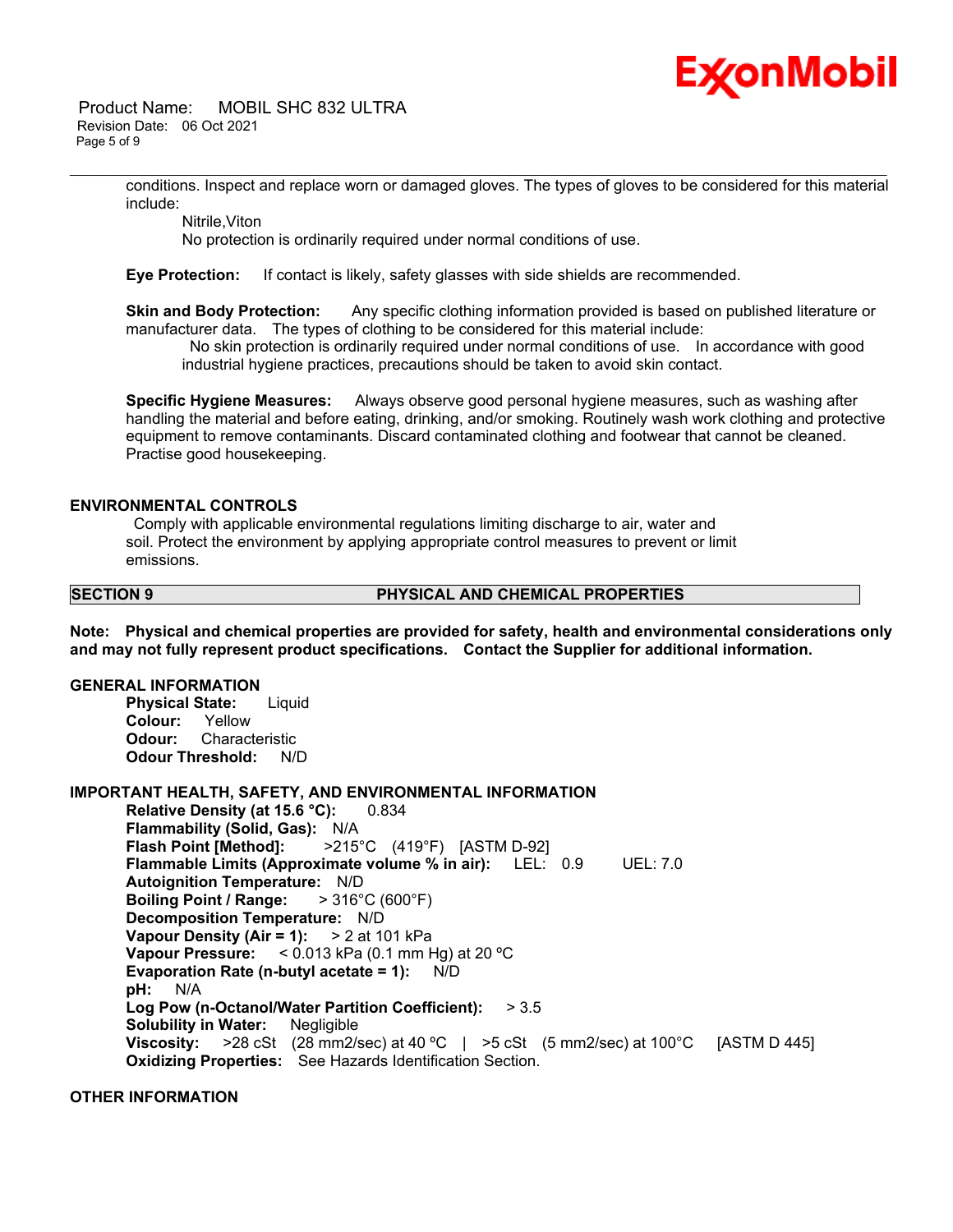

 Product Name: MOBIL SHC 832 ULTRA Revision Date: 06 Oct 2021 Page 6 of 9

\_\_\_\_\_\_\_\_\_\_\_\_\_\_\_\_\_\_\_\_\_\_\_\_\_\_\_\_\_\_\_\_\_\_\_\_\_\_\_\_\_\_\_\_\_\_\_\_\_\_\_\_\_\_\_\_\_\_\_\_\_\_\_\_\_\_\_\_\_\_\_\_\_\_\_\_\_\_\_\_\_\_\_\_\_\_\_\_\_\_\_\_\_\_\_\_\_\_\_\_\_\_\_\_\_\_\_\_\_\_\_\_\_\_\_\_\_\_ **Freezing Point:** N/D **Melting Point:** N/A **Pour Point:** -27°C (-17°F)

#### **SECTION 10 STABILITY AND REACTIVITY**

**STABILITY:** Material is stable under normal conditions.

**CONDITIONS TO AVOID:** Excessive heat. High energy sources of ignition.

**INCOMPATIBLE MATERIALS:** Strong oxidisers

**HAZARDOUS DECOMPOSITION PRODUCTS:** Material does not decompose at ambient temperatures.

**POSSIBILITY OF HAZARDOUS REACTIONS:** Hazardous polymerization will not occur.

### **SECTION 11 TOXICOLOGICAL INFORMATION**

#### **INFORMATION ON TOXICOLOGICAL EFFECTS**

| <b>Hazard Class</b>                                               | <b>Conclusion / Remarks</b>                                                                        |
|-------------------------------------------------------------------|----------------------------------------------------------------------------------------------------|
| Inhalation                                                        |                                                                                                    |
| Acute Toxicity: No end point data for<br>material.                | Minimally Toxic. Based on assessment of the components.                                            |
| Irritation: No end point data for material.                       | Negligible hazard at ambient/normal handling temperatures.                                         |
| Ingestion                                                         |                                                                                                    |
| Acute Toxicity: No end point data for<br>material.                | Minimally Toxic. Based on assessment of the components.                                            |
| <b>Skin</b>                                                       |                                                                                                    |
| Acute Toxicity: No end point data for<br>material.                | Minimally Toxic. Based on assessment of the components.                                            |
| Skin Corrosion/Irritation: No end point data<br>lfor material.    | Negligible irritation to skin at ambient temperatures. Based on<br>assessment of the components.   |
| Eye                                                               |                                                                                                    |
| Serious Eye Damage/Irritation: No end point<br>data for material. | May cause mild, short-lasting discomfort to eyes. Based on<br>assessment of the components.        |
| <b>Sensitisation</b>                                              |                                                                                                    |
| Respiratory Sensitization: No end point data<br>lfor material.    | Not expected to be a respiratory sensitizer.                                                       |
| Skin Sensitization: No end point data for<br>material.            | Not expected to be a skin sensitizer. Based on assessment of the<br>components.                    |
| Aspiration: Data available.                                       | Not expected to be an aspiration hazard. Based on physico-<br>chemical properties of the material. |
| Germ Cell Mutagenicity: No end point data<br>for material.        | Not expected to be a germ cell mutagen. Based on assessment of<br>the components.                  |
| Carcinogenicity: No end point data for<br>material.               | Not expected to cause cancer. Based on assessment of the<br>components.                            |
| Reproductive Toxicity: No end point data<br>for material.         | Not expected to be a reproductive toxicant. Based on assessment<br>of the components.              |
| Lactation: No end point data for material.                        | Not expected to cause harm to breast-fed children.                                                 |
| Specific Target Organ Toxicity (STOT)                             |                                                                                                    |
| Single Exposure: No end point data for                            | Not expected to cause organ damage from a single exposure.                                         |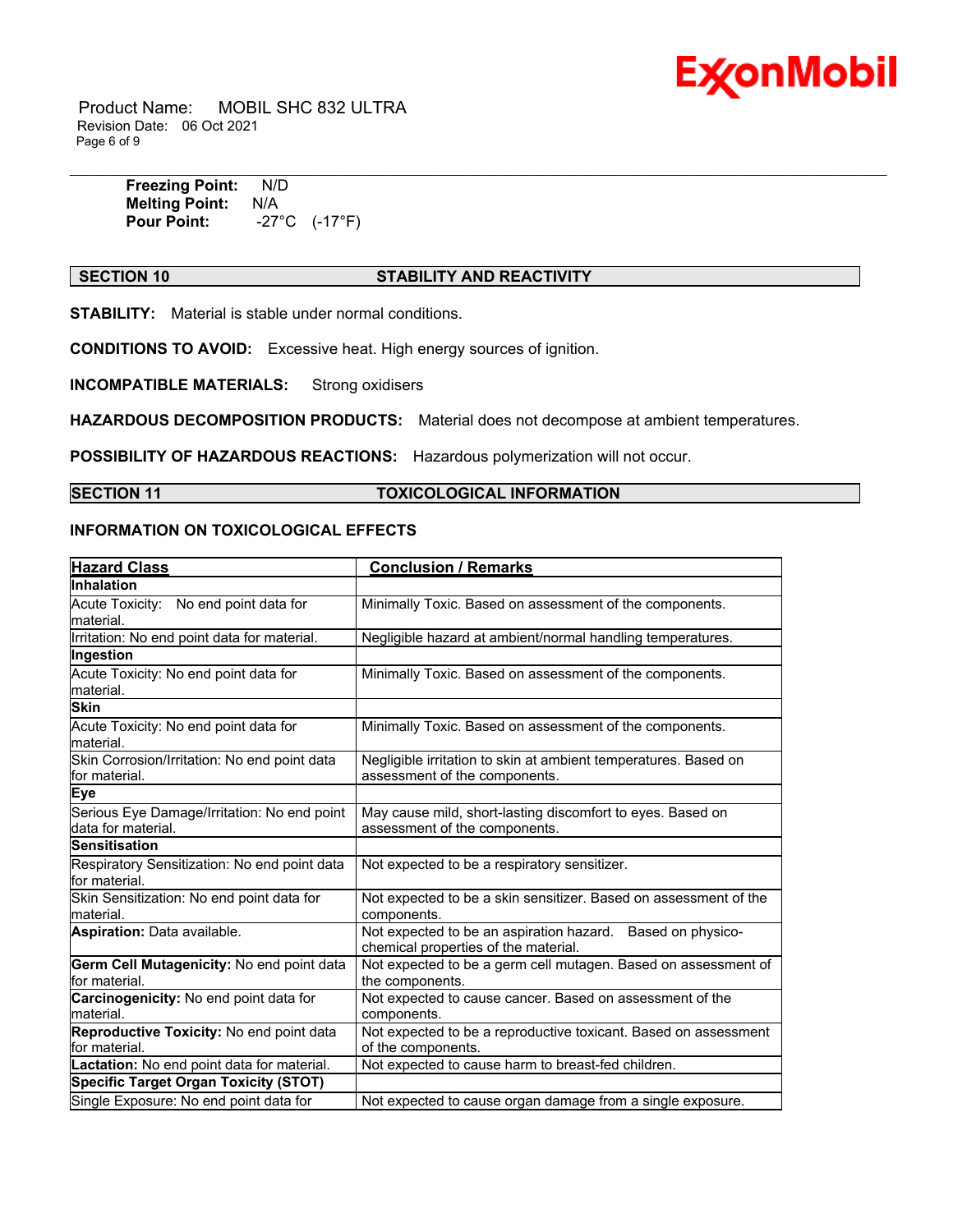

 Product Name: MOBIL SHC 832 ULTRA Revision Date: 06 Oct 2021 Page 7 of 9

| material.                                |                                                               |
|------------------------------------------|---------------------------------------------------------------|
| Repeated Exposure: No end point data for | Not expected to cause organ damage from prolonged or repeated |
| material.                                | exposure. Based on assessment of the components.              |

#### **OTHER INFORMATION**

#### **Contains:**

Synthetic base oils: Not expected to cause significant health effects under conditions of normal use, based on laboratory studies with the same or similar materials. Not mutagenic or genotoxic. Not sensitising in test animals and humans.

#### **IARC Classification:**

**The following ingredients are cited on the lists below:** None.

|              | --REGULATORY LISTS SEARCHED-- |              |
|--------------|-------------------------------|--------------|
| $1 = IARC 1$ | $2 = IARC 2A$                 | $3 = IARC2B$ |

| <b>ECOLOGICAL INFORMATION</b><br><b>SECTION 12</b> |  |
|----------------------------------------------------|--|
|----------------------------------------------------|--|

The information given is based on data for the material, components of the material, or for similar materials, through the application of bridging principals.

### **ECOTOXICITY**

Material -- Not expected to be harmful to aquatic organisms.

#### **MOBILITY**

 Base oil component -- Low solubility and floats and is expected to migrate from water to the land. Expected to partition to sediment and wastewater solids.

#### **SECTION 13 DISPOSAL CONSIDERATIONS**

Disposal recommendations based on material as supplied. Disposal must be in accordance with current applicable laws and regulations, and material characteristics at time of disposal.

#### **DISPOSAL RECOMMENDATIONS**

Product is suitable for burning in an enclosed controlled burner for fuel value or disposal by supervised incineration at very high temperatures to prevent formation of undesirable combustion products. Protect the environment. Dispose of used oil at designated sites. Minimize skin contact. Do not mix used oils with solvents, brake fluids or coolants.

**Empty Container Warning** Empty Container Warning (where applicable): Empty containers may contain residue and can be dangerous. Do not attempt to refill or clean containers without proper instructions. Empty drums should be completely drained and safely stored until appropriately reconditioned or disposed. Empty containers should be taken for recycling, recovery, or disposal through suitably qualified or licensed contractor and in accordance with governmental regulations. DO NOT PRESSURISE, CUT, WELD, BRAZE, SOLDER, DRILL, GRIND, OR EXPOSE SUCH CONTAINERS TO HEAT, FLAME, SPARKS, STATIC ELECTRICITY, OR OTHER SOURCES OF IGNITION. THEY MAY EXPLODE AND CAUSE INJURY OR DEATH.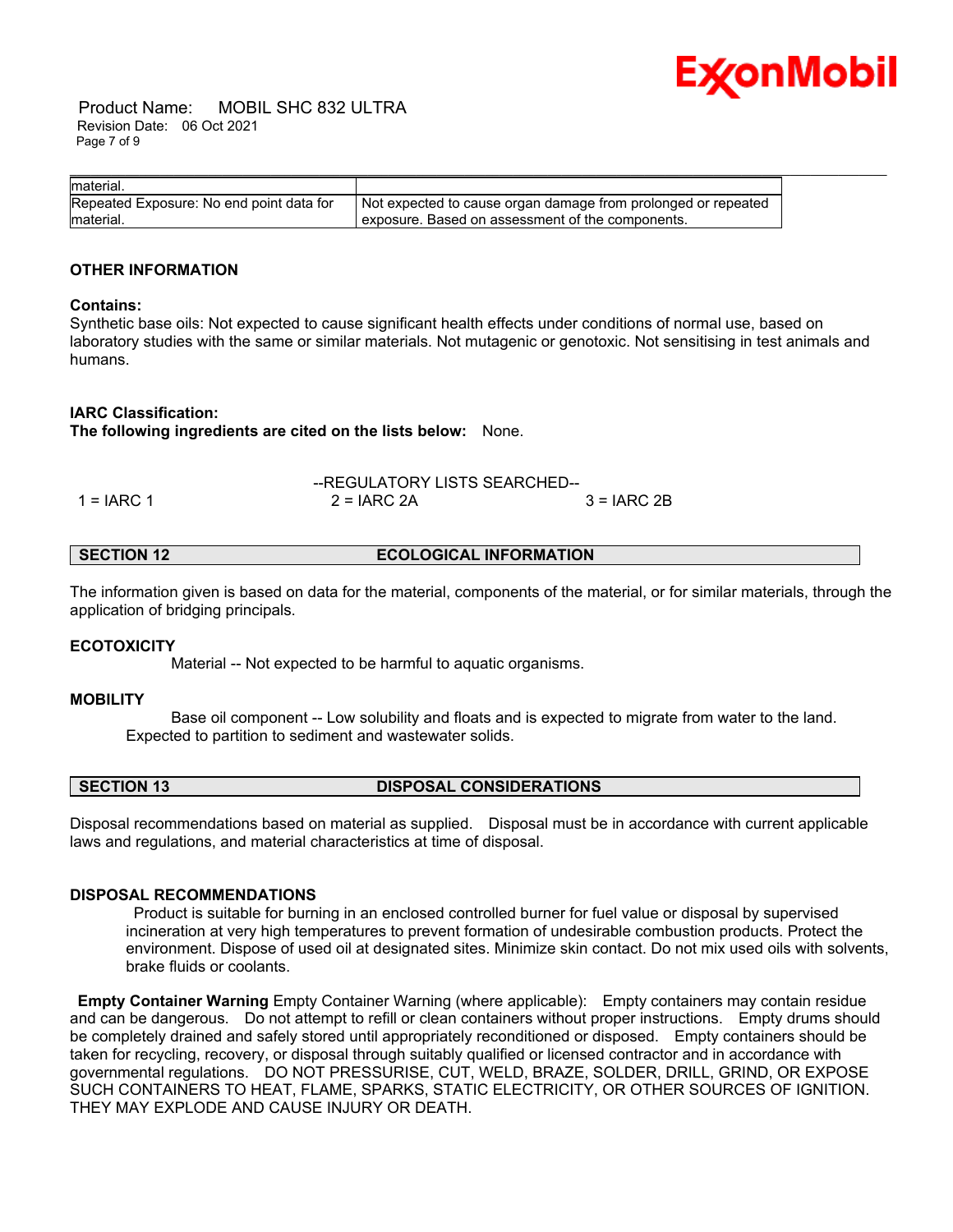

 Product Name: MOBIL SHC 832 ULTRA Revision Date: 06 Oct 2021 Page 8 of 9

#### **SECTION 14 TRANSPORT INFORMATION**

**LAND (ADG)** : Not Regulated for Land Transport

**SEA (IMDG):** Not Regulated for Sea Transport according to IMDG-Code

**Marine Pollutant:** No

**AIR (IATA):** Not Regulated for Air Transport

#### **SECTION 15 REGULATORY INFORMATION**

This material is not considered hazardous according to Australia Model Work Health and Safety Regulations.

Product is not regulated according to Australian Dangerous Goods Code.

No Poison Schedule number allocated by the Standard for the Uniform Scheduling of Medicines and Poisons (SUSMP) established under the Therapeutic Goods Act.

\_\_\_\_\_\_\_\_\_\_\_\_\_\_\_\_\_\_\_\_\_\_\_\_\_\_\_\_\_\_\_\_\_\_\_\_\_\_\_\_\_\_\_\_\_\_\_\_\_\_\_\_\_\_\_\_\_\_\_\_\_\_\_\_\_\_\_\_\_\_\_\_\_\_\_\_\_\_\_\_\_\_\_\_\_\_\_\_\_\_\_\_\_\_\_\_\_\_\_\_\_\_\_\_\_\_\_\_\_\_\_\_\_\_\_\_\_\_

#### AS1940 COMBUSTIBLE CLASS: C2

#### **REGULATORY STATUS AND APPLICABLE LAWS AND REGULATIONS**

**Listed or exempt from listing/notification on the following chemical inventories :** AIIC, DSL, ENCS, ISHL, KECI, PICCS, TCSI, TSCA

 **Special Cases:**

| Inventory    | วเดเนจ                         |
|--------------|--------------------------------|
| <b>IECSC</b> | Apply<br>---------<br>TICTIONS |

**SECTION 16 OTHER INFORMATION**

#### **KEY TO ABBREVIATIONS AND ACRONYMS:**

N/D = Not determined, N/A = Not applicable, STEL = Short-Term Exposure Limit, TWA = Time-Weighted Average

#### **KEY TO THE H-CODES CONTAINED IN SECTION 3 OF THIS DOCUMENT (for information only):**

H304: May be fatal if swallowed and enters airways; Aspiration, Cat 1

#### **THIS SAFETY DATA SHEET CONTAINS THE FOLLOWING REVISIONS:**

Section 01: Company Mailing Address information was modified.

----------------------------------------------------------------------------------------------------------------------------------------------------- The information and recommendations contained herein are, to the best of ExxonMobil's knowledge and belief, accurate and reliable as of the date issued. You can contact ExxonMobil to insure that this document is the most current available from ExxonMobil. The information and recommendations are offered for the user's consideration and examination. It is the user's responsibility to satisfy itself that the product is suitable for the intended use. If buyer